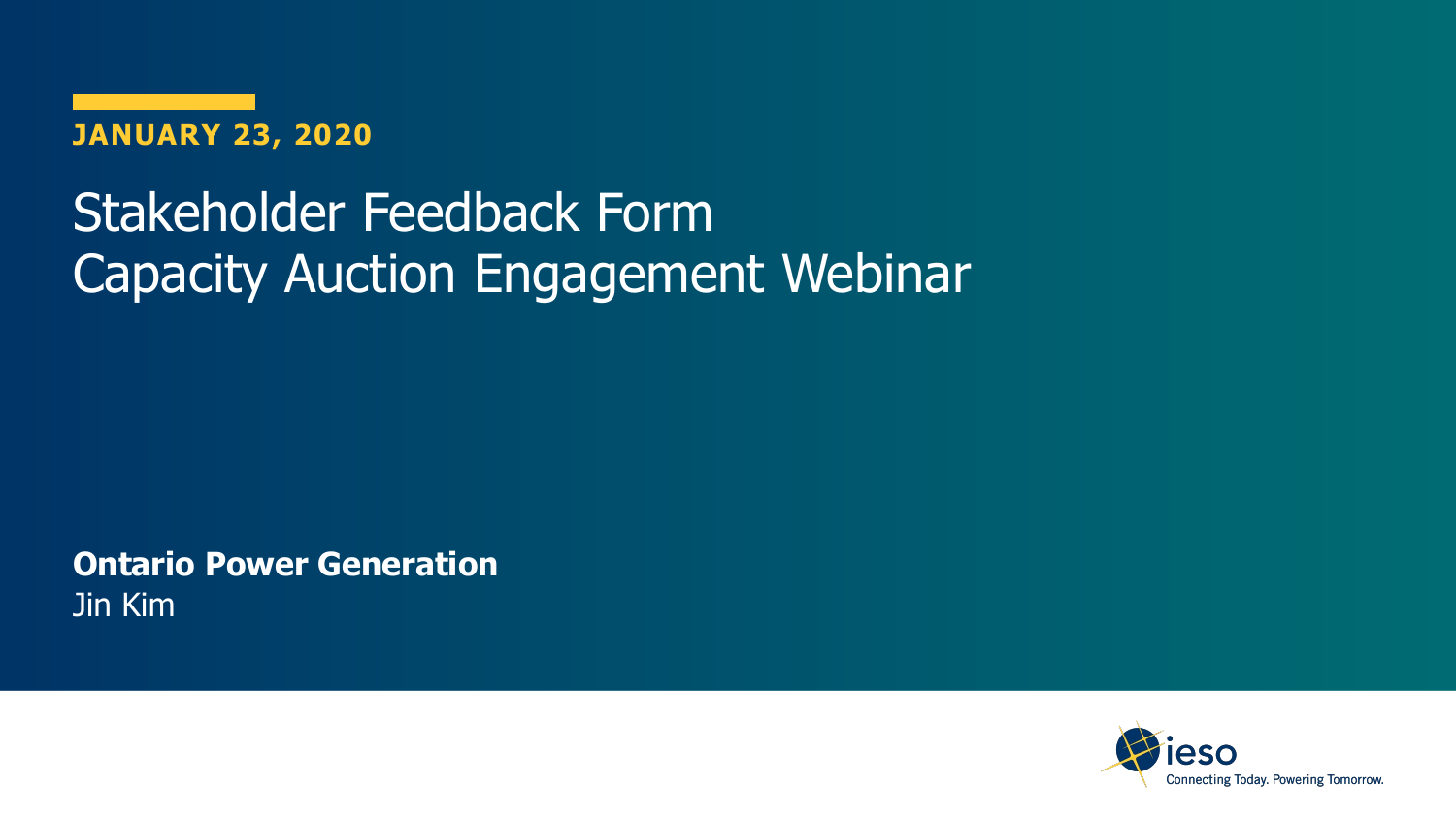#### **Topic - Proposed rules amendments and next steps**

- •[Market Manual 12.0 \(redlined, dated: January 23, 2020\)](http://www.ieso.ca/-/media/Files/IESO/Document-Library/engage/ca/ca-20200123-market-manual-12.pdf?la=en)
- •Section numbers from 1.1 to 1.4 are not labelled on Table of Contents •Section numbers from 2.1 to 2.5 (and 2.5.1 to 2.5.6) are not shown on Table of Contents

•The table of contents show section 3 as Demand Curve Elements, but this section was moved to Section 2.5 in the latest revision.

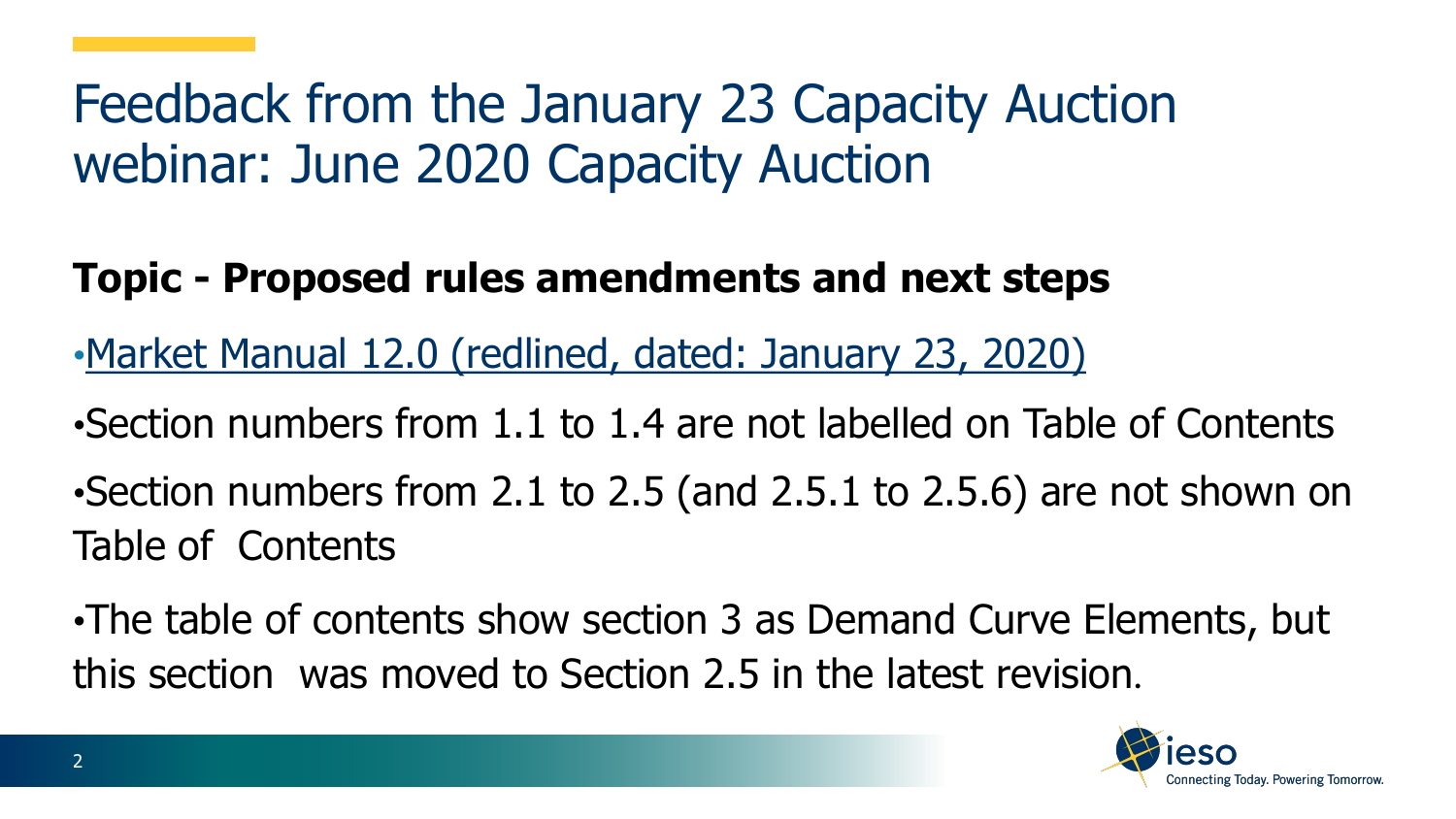- The table of contents show section 4 as Pre-Auction Requirements but this section was re-numbered as Section 3. The changes should be reflected on the table of contents.
- The table of contents show Section 5 as Auction Mechanics but this was re-numbered to section 4. The change should be reflected on the table of contents.
	- The table of contents should show the sub-heading numbers for Stage 1, Stage 2, and Stage 3 sections.

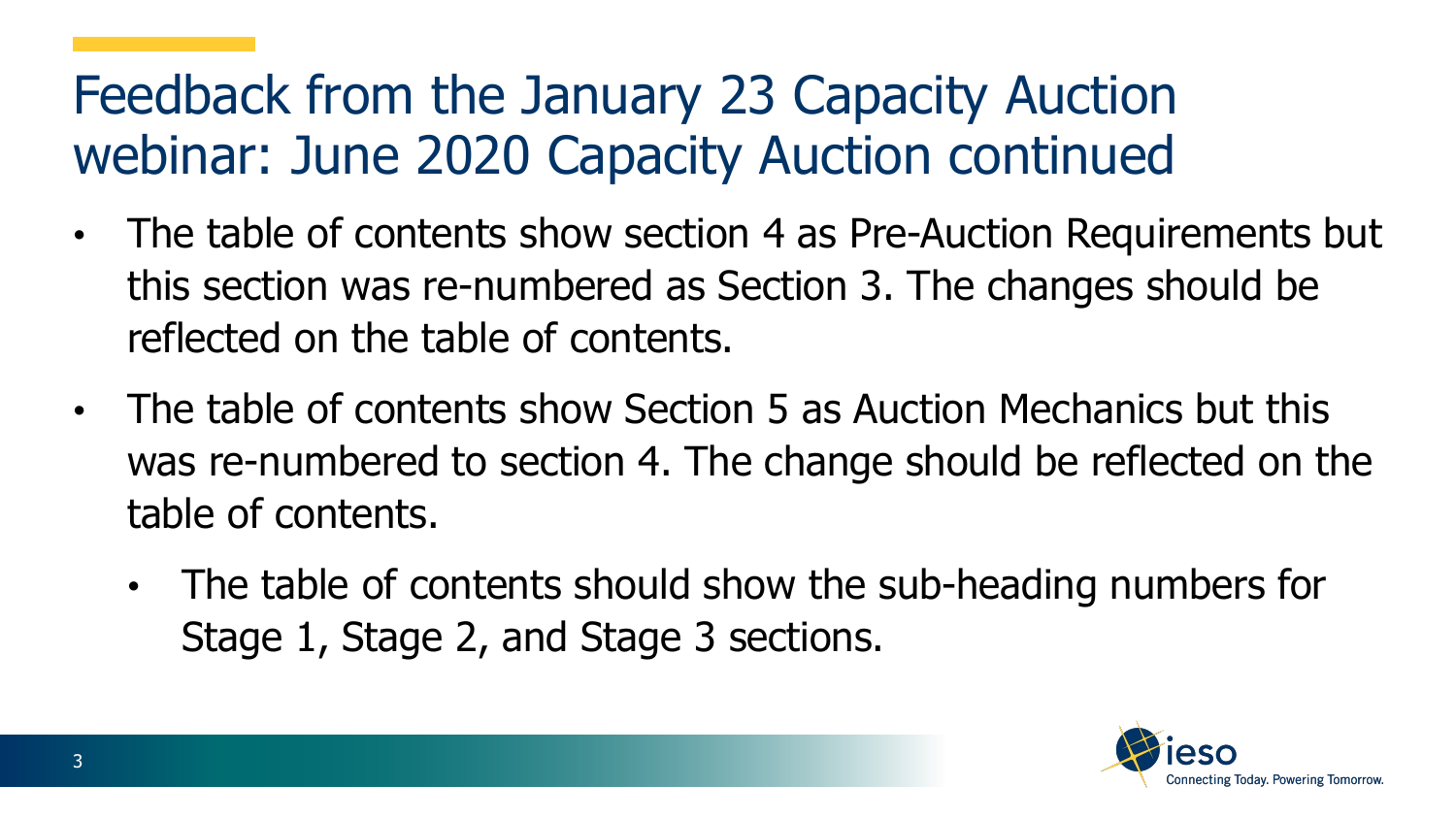- The table of contents show Section 7 as Settlements but this was renumbered to Section 6. The change should be reflected on the table of contents.
- The table of contents should show the sub-heading number for Non-Performance Factors (Section 6.1)
- Under Sections 2.1, 3.2, 3.3, 5.1.1 and 5.1.3, it refers to "Market Manual 1.5: Market Registration Procedures". Market Manual 1.5: Market Registration Procedures
- currently does not exist in the [Market Manual library.](http://www.ieso.ca/en/Sector-Participants/Market-Operations/Market-Rules-And-Manuals-Library) This sentence should refer to correct Market Manual that exists in the library.

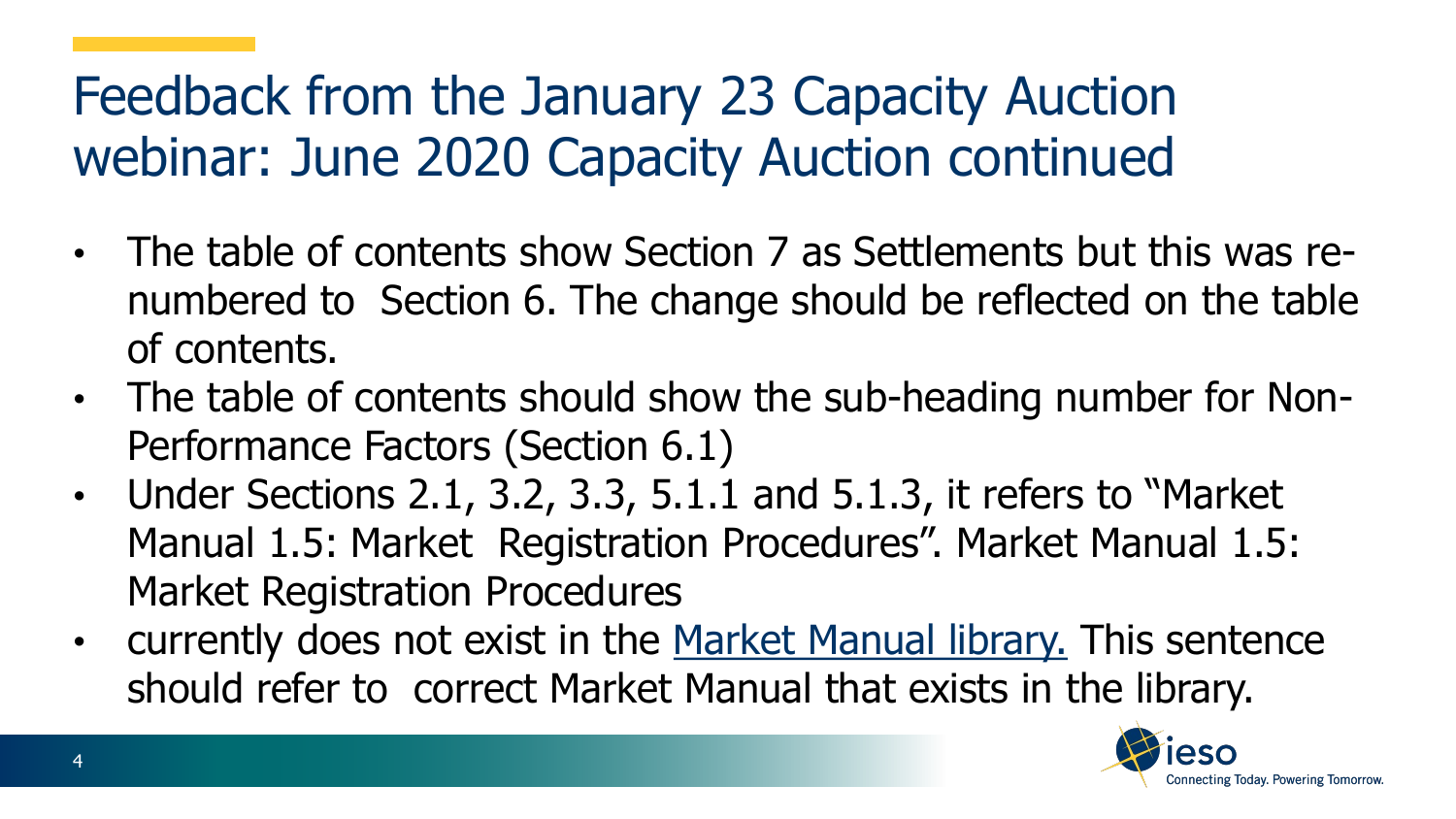• Section 2.5.4 states that "The maximum capacity at the maximum capacity auction clearing price is the maximum amount of capacity which the IESO will clear through a capacity auction". Based on the demand curve, maximum capacity occurs when auction clearing price is at \$0/MW-day. As such, OPG believes the correct definition should be: "The maximum capacity at the maximum capacity auction clearing price is the maximum amount of capacity **at the highest price** which the IESO will clear through a capacity auction". It is OPG's opinion that maximum capacity at the maximum capacity auction clearing price is self explanatory and describing this is redundant and not necessary

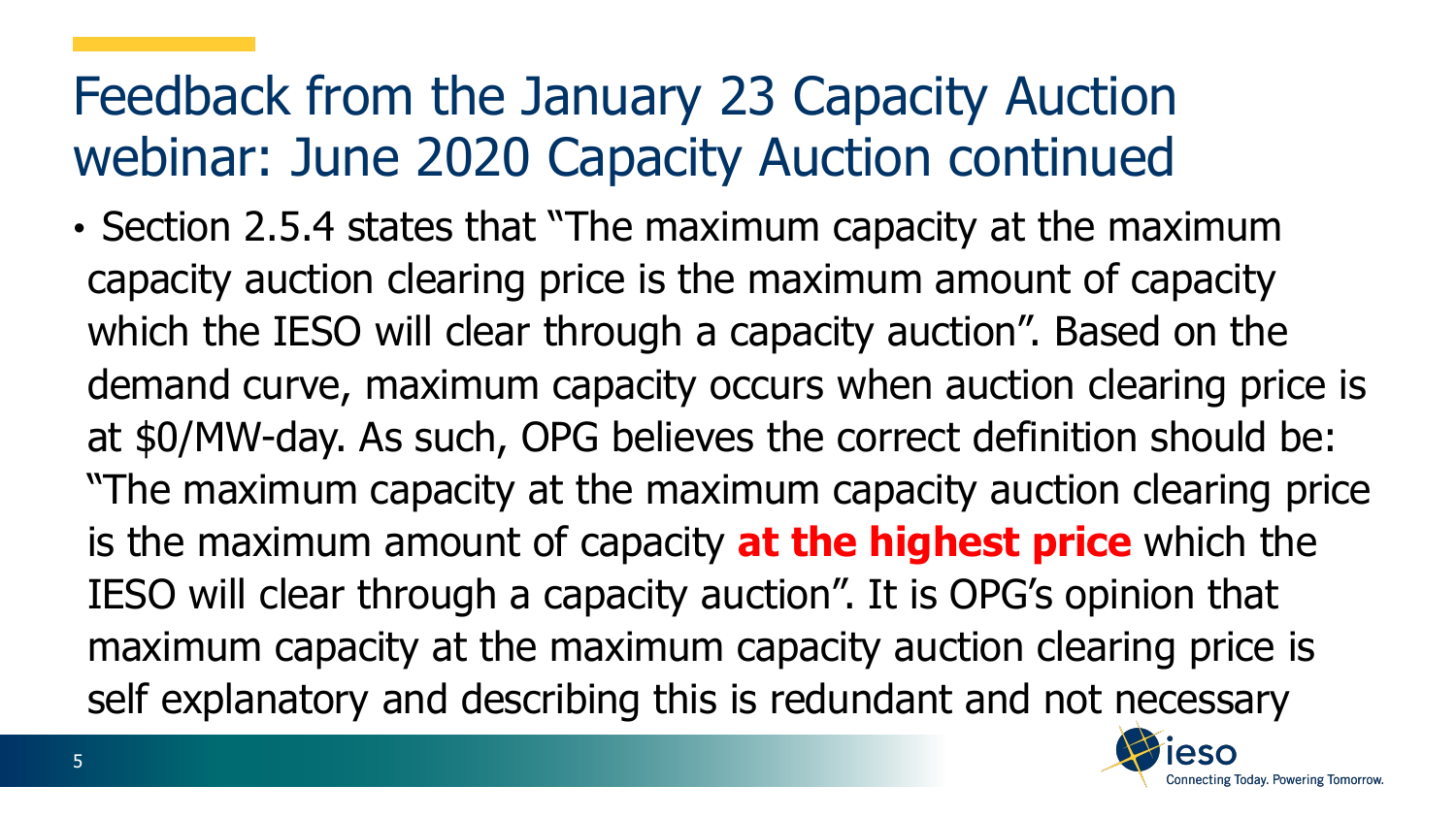• Section 2.5.6 states that a constraint at an external interface reached by capacity import resources will not set the zonal capacity auction clearing price. Assuming that the external interface limit (MW) has been reached before the zonal capacity requirement for the zone where the external interface injects has been fully cleared, there would still be capacity offers within that zone at increasing prices. In this scenario, will the capacity imports clear at the eventual zonal capacity auction clearing price, or will a separate clearing price apply based on the offers that constrained the external interface limit?

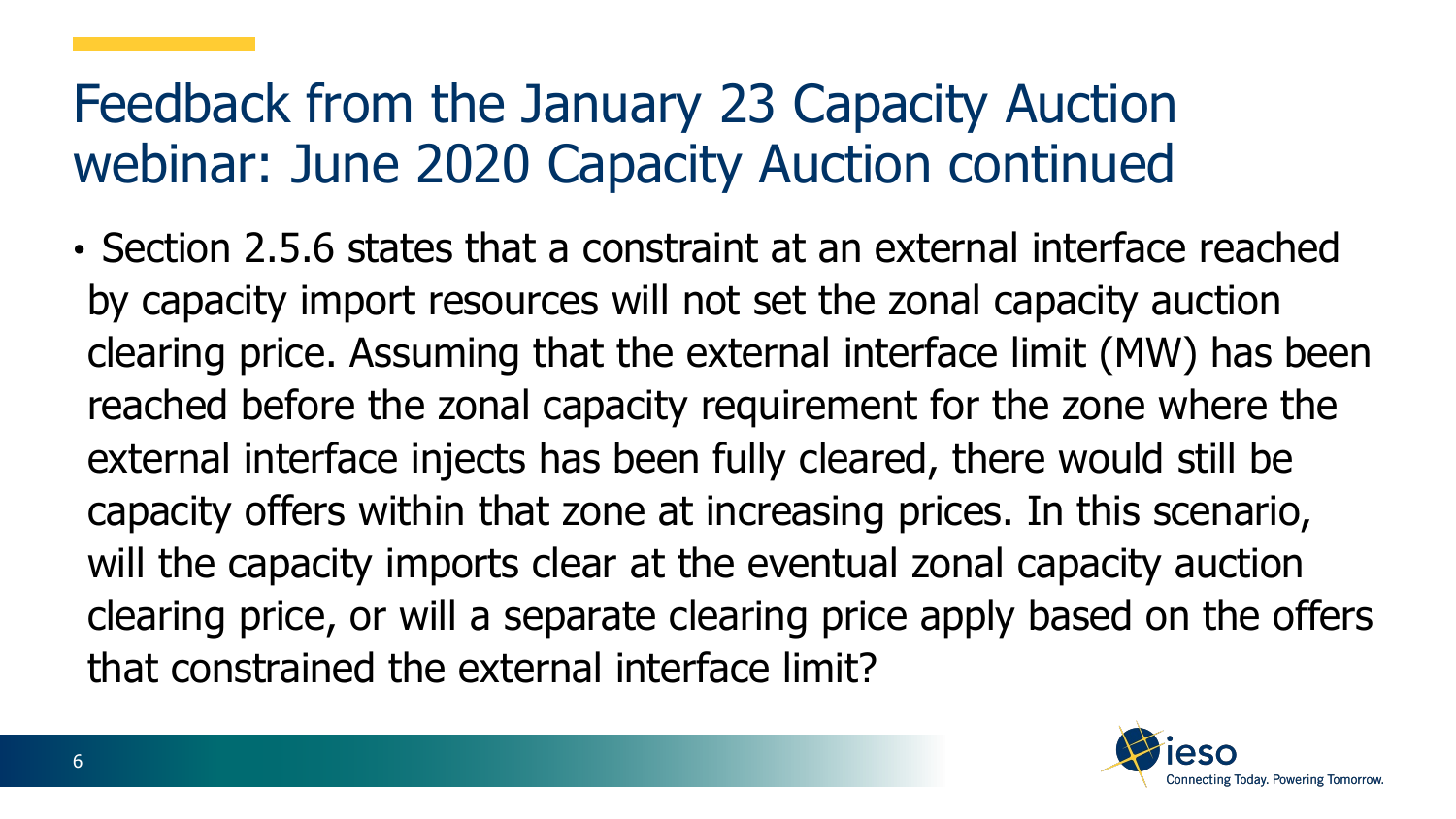- **[Market Manual 4.2 \(dated: Dec 6, 2019\)](http://www.ieso.ca/-/media/Files/IESO/Document-Library/engage/ca/ca-20191206-market-manual-4%2C-d-%2C2-dispatch-data-real-time-energy-operating-reserve-markets.pdf?la=en)**
- Market Manual 4.2 does not describe the Capacity Availability Obligations requirement for Capacity Generation Resource (specifically the PD-X requirement described in 8.1.1), Capacity Storage Resources and System-Backed Capacity Resources. What was described in Section 8.1.1 of the [June 2020 Capacity Auction -](http://ieso.ca/-/media/Files/IESO/Document-Library/engage/ca/ca-20191206-capacity-auction-design.pdf?la=en) Design Document is missing [in Market Manual 4.2. This comment was initially raised on OPG's](http://www.ieso.ca/-/media/Files/IESO/Document-Library/engage/ca/ca-20191220-opg.pdf?la=en)  stakeholder feedback dated Dec 20, 2019. However, changes were not made to Market Manual 4.2.

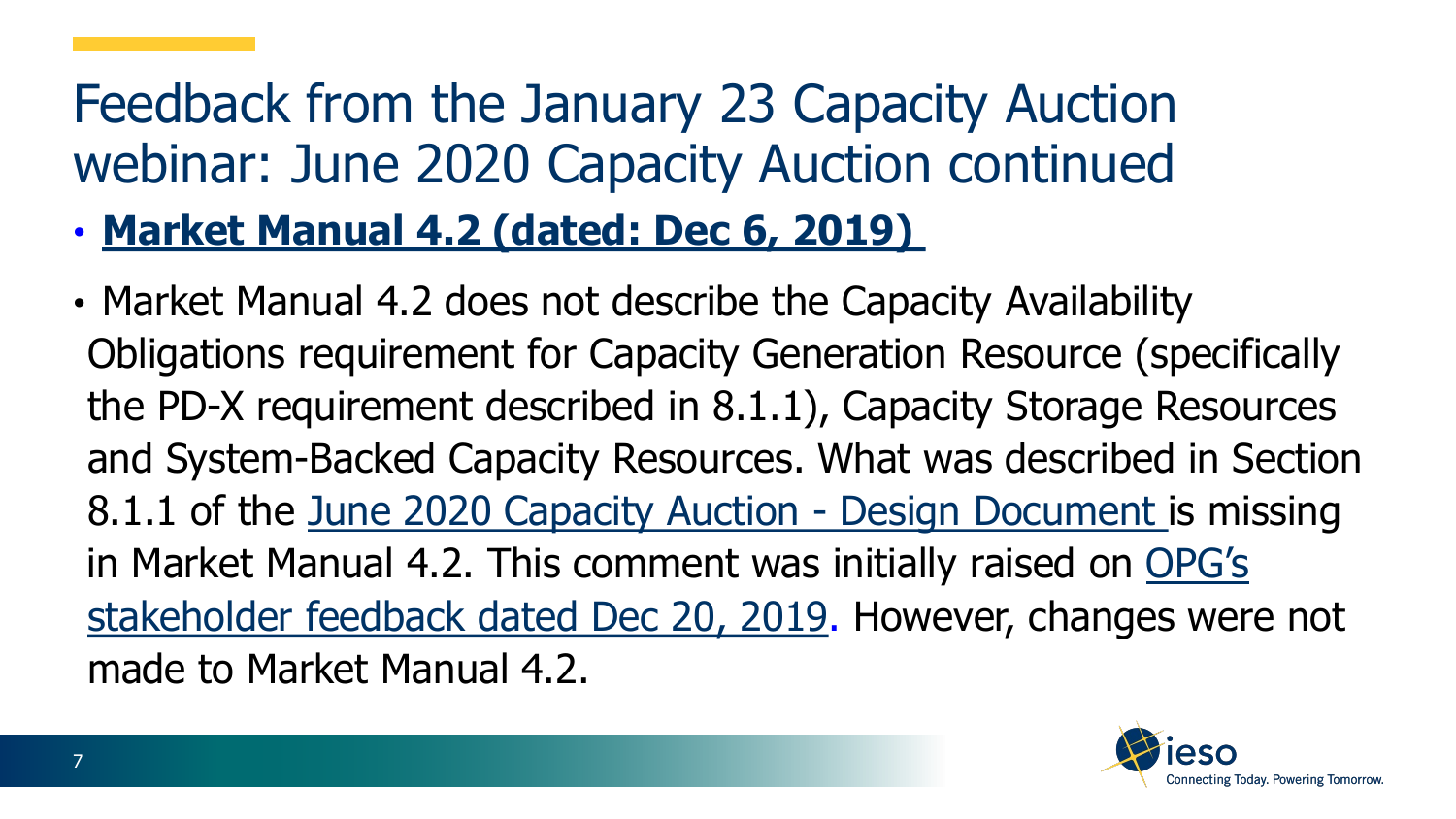• **General Comments:**

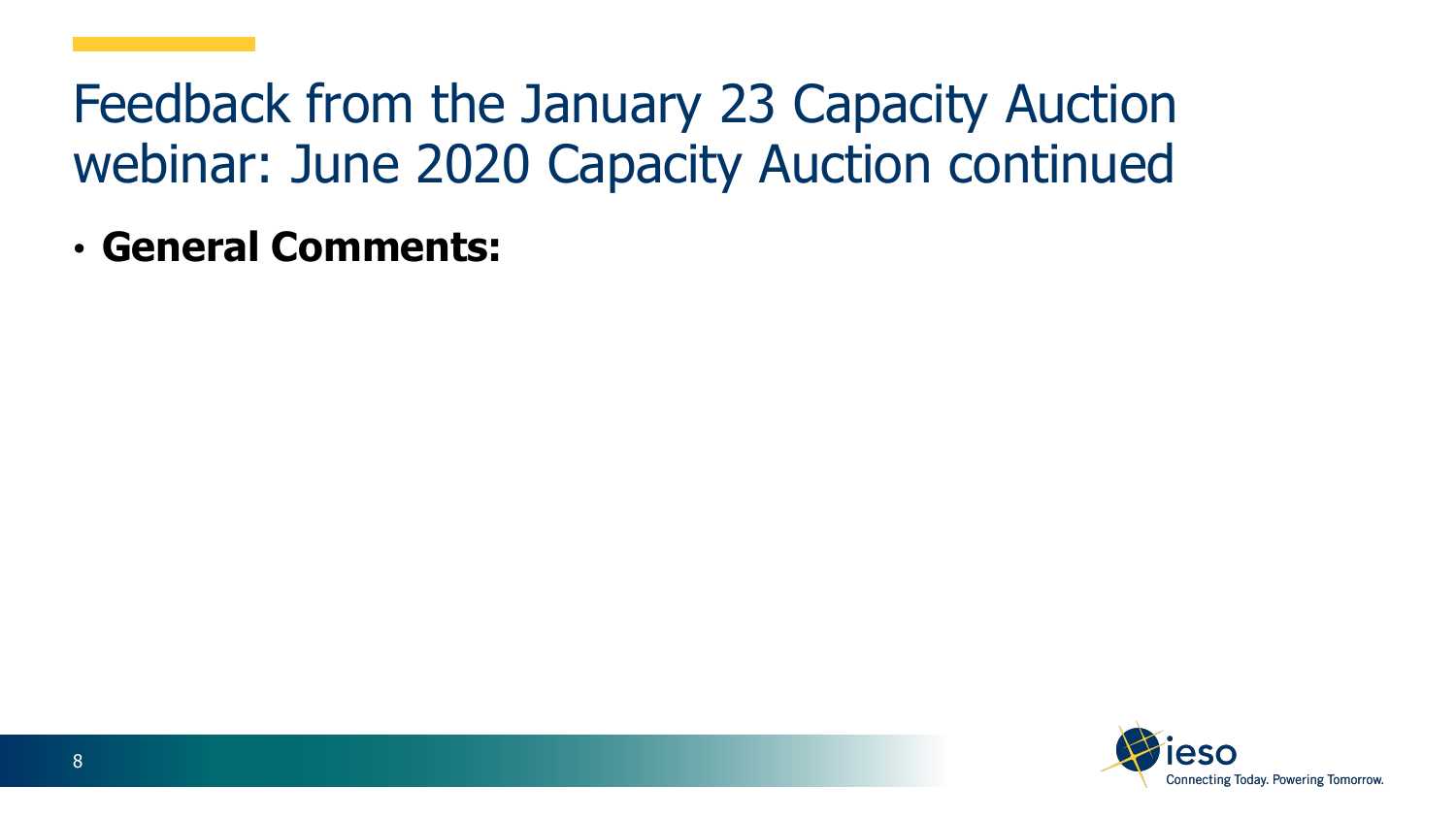### **Feedback from the December 2020 Capacity Auction webinar - Topic**

Broadening Participation

• Resource backed Capacity Imports

Broadening Participation

• Self Schedulers

Market Power Mitigation Mechanisms

Auction Engine Mechanics

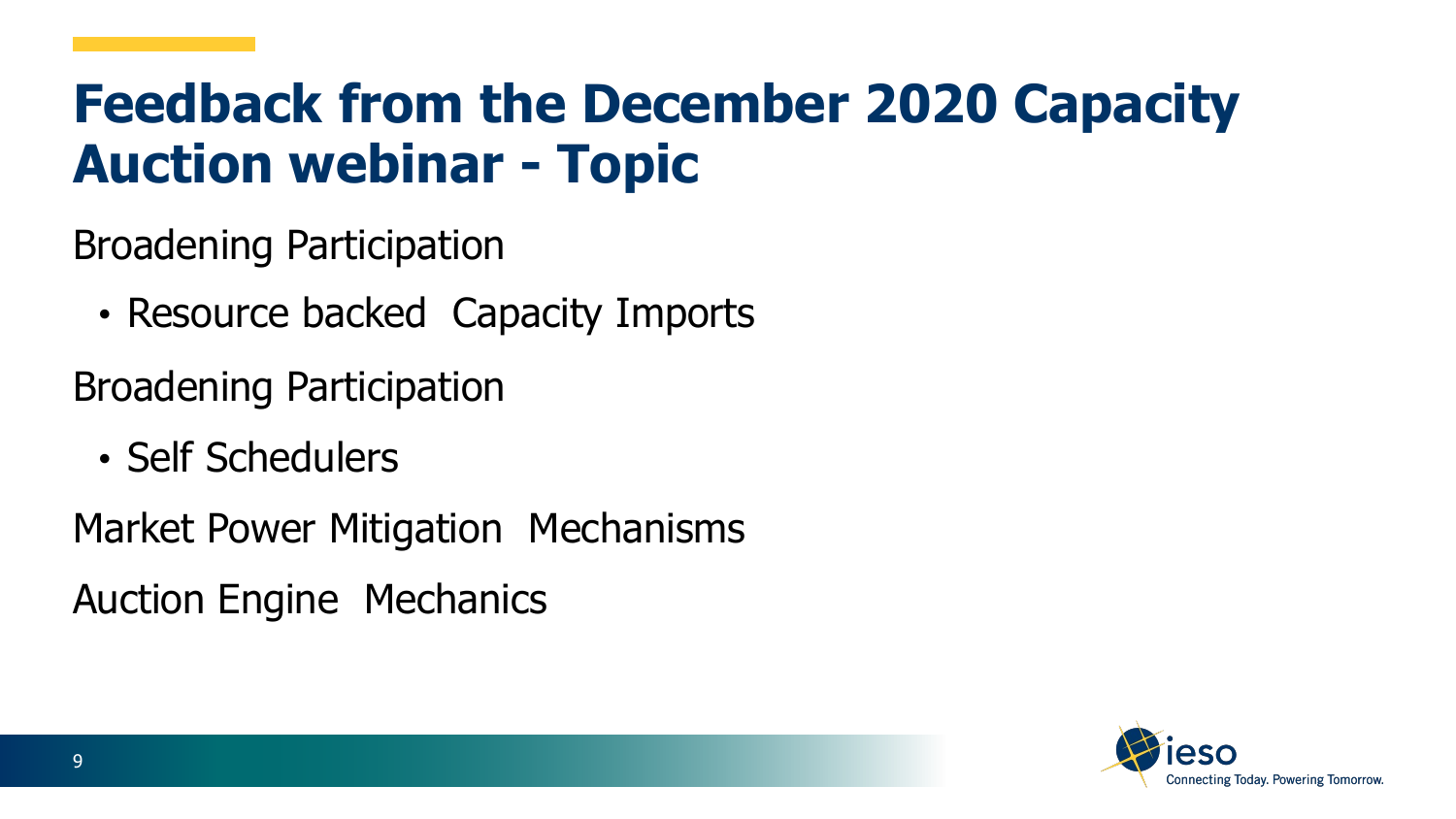# **December 2020 Capacity Auction - Stakeholder Comments**

#### **[December 2020 Capacity Auction Presentation \(dated: January](http://www.ieso.ca/-/media/Files/IESO/Document-Library/engage/ca/ca-20200123-december-2020-presentation.pdf?la=en) 23, 2020):**

•**Slide #4:**

•IESO indicated that applying EFORd is not an appropriate measure for Demand Response resources as HDR aggregators have portfolio of contributors and that enhanced performance assessment framework is expected to discourage poor performance. OPG would like to know the specific details of the enhanced performance assessment for DR resources going forward. In addition, OPG would like to highlight

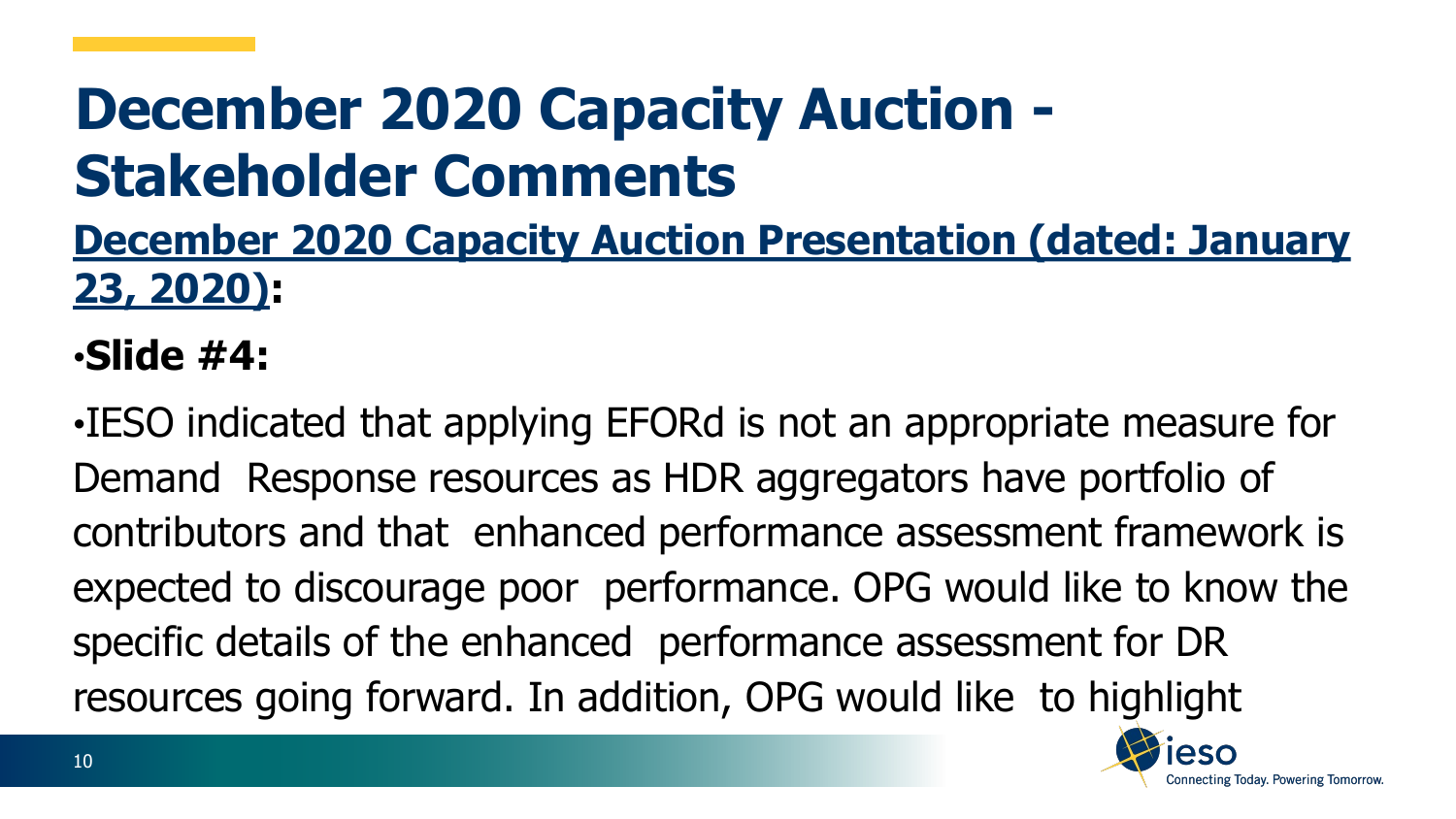#### **December 2020 Capacity Auction - Stakeholder Comments continued**

that HDR resources have high failure rate during DR testing (56% of tests conducted on HDR between Winter 16/17 to Winter 18/19 did not [follow dispatch\) as indicated on slides 24-26 of the DRWG presentation](http://www.ieso.ca/-/media/Files/IESO/Document-Library/working-group/demand-response/drwg-20190619-presentation.pdf?la=en) (dated Jun 19, 2019). Given the high historical test failure of HDR resources, OPG believes that some form of equivalent EFORd should apply based on the DR test activation results.

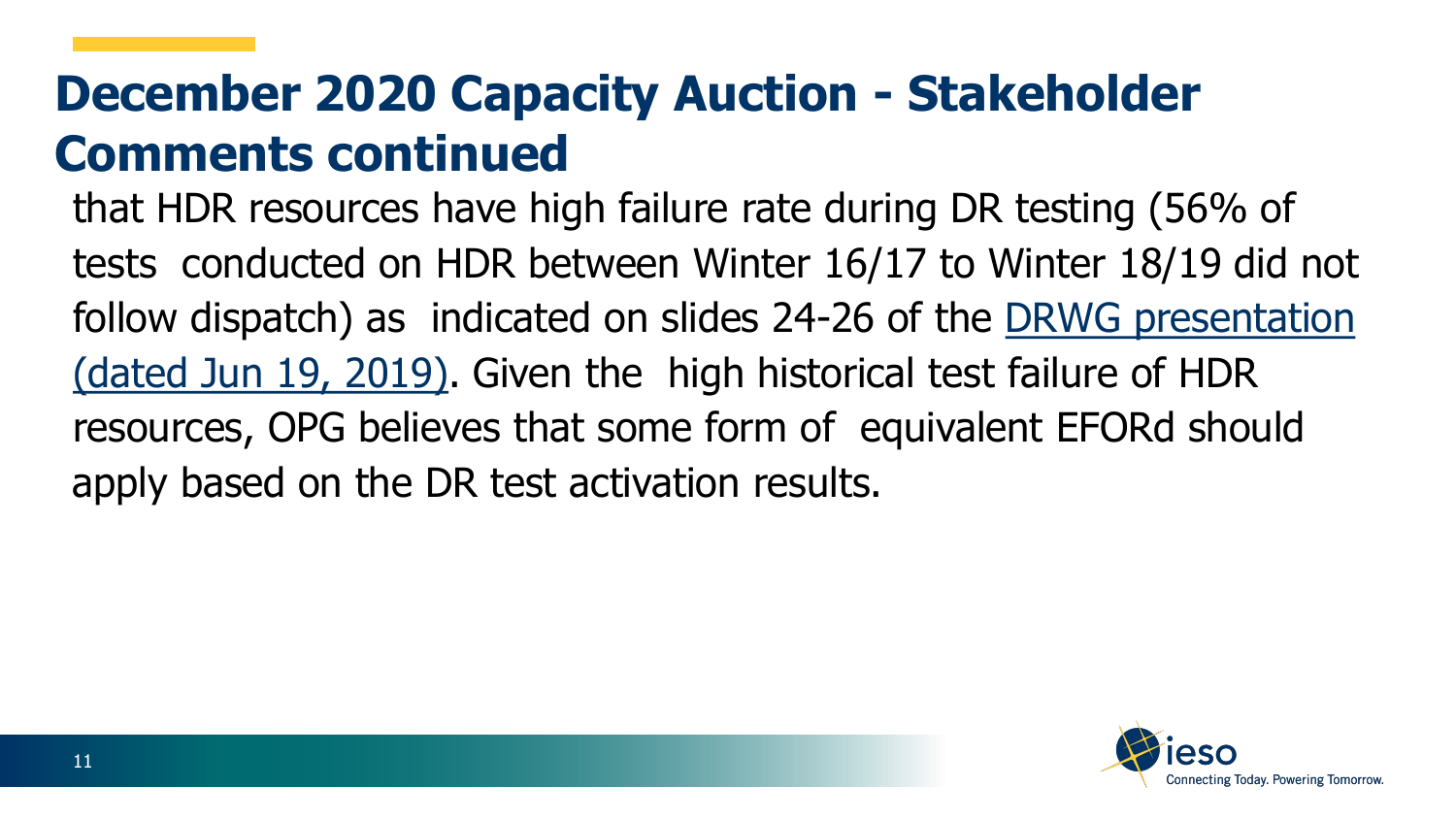#### **December 2020 Capacity Auction - Stakeholder Comments continued**  • **Slide #27-31:**

• OPG looks forward to the further development of auction engine mechanism that supports multiple offers and contingent offers. OPG believes that introducing multiple and contingent offers will provide business certainty and confidence when participating in the Capacity Auction.